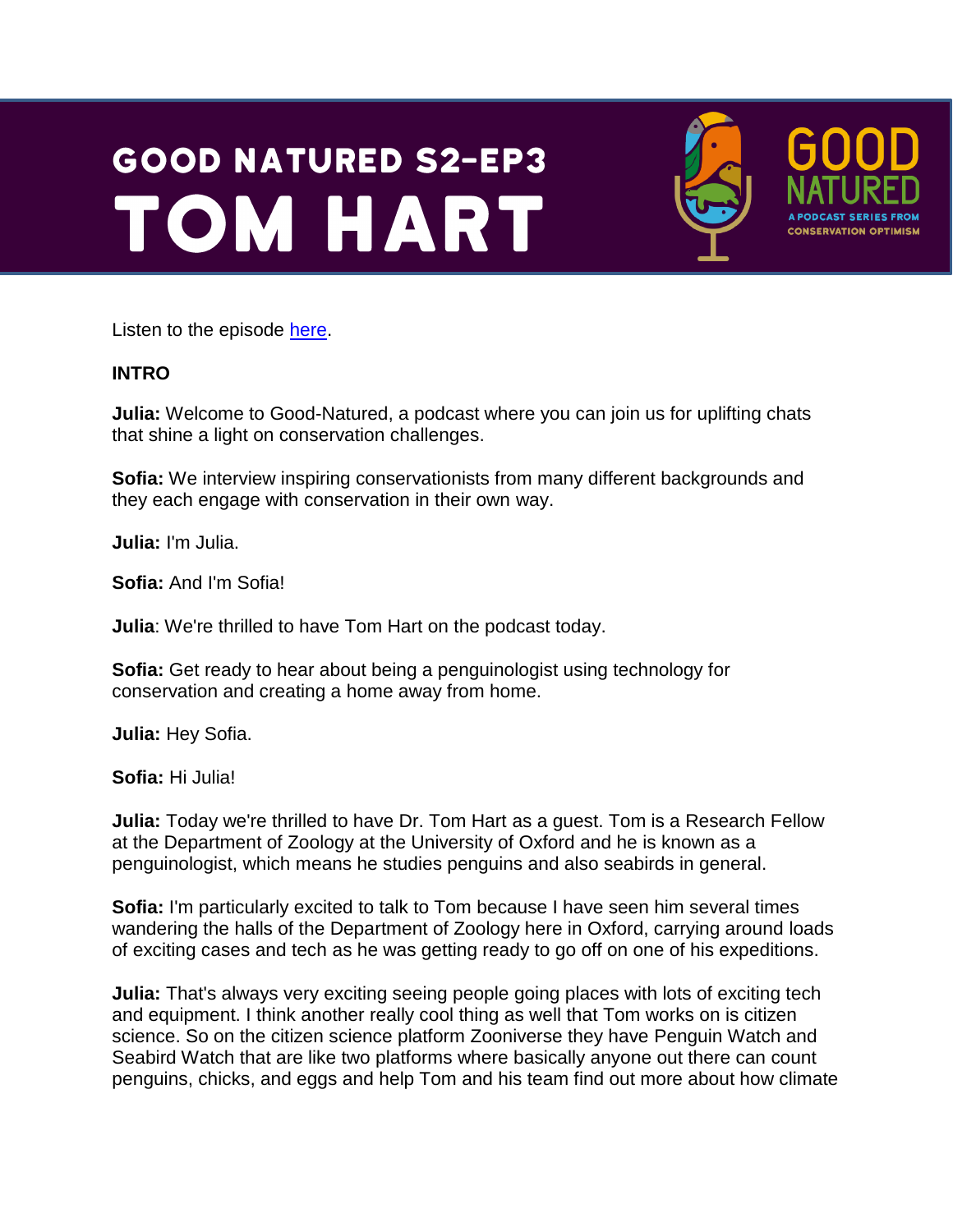change is impacting on the different species of penguins and seabirds. So really cool stuff as well and I can't wait to hear more about that.

**Sofia:** Let's hear from Tom.

#### **INTERVIEW**

**Sofia:** Tom, thank you so much for joining us on the podcast.

**Tom:** Welcome, nice to be here!

#### **Sofia: We're so excited to talk to you. So I think that you have one of the best selftitled jobs on the planet, potentially. One of your interviews with the BBC went viral because of your job title, penguinologist. Can you tell us what led you on this unique path?**

**Tom:** Well, it's half joking, half deliberate. I'm not the only one, certainly that I found referenced to in a couple of books, but the whole point was, yes, it's jokey. It's certainly not dismissive. The point is that I study penguins. When you say you're a penguinologist, people laugh and then ask about it. So it's a very transparent way of describing what you do.

#### **Sofia: Definitely! So can you tell us a little bit about what you do and how this relates to your work as a conservationist?**

**Tom:** Well my job is really half ecology and half conservation. So I do fundamental research into penguin populations with a strong conservation bent. The thing is it needs to be fundamental research because there are gaps in our knowledge that are very relevant to conservation. So in particular, when we look at different penguin populations within a species they're increasing or declining within a species in different areas. So there's a lot of uncertainty of what is driving these changes on a local level. And that primarily is what I'm trying to figure out.

### **Sofia: That makes a lot of sense. Could you please tell us about penguins? What are some of the biggest misconceptions you've encountered?**

**Tom:** One of the most commonly asked questions is: "is it true they fall over backwards and can't get up when aircraft go overhead?" And I think that is a myth from the Falklands War, but it's not true. I mean, you can certainly disturb and flush any seabird from nests if there are aircraft nearby but they don't fall over or anything like that.

### **Julia: It's such a weird myth, I had never hear about that!**

**Sofia:** It just seems like a scene from a film. It's almost like a comedy thing. It's interesting just how these ideas of penguins maybe relate to real life.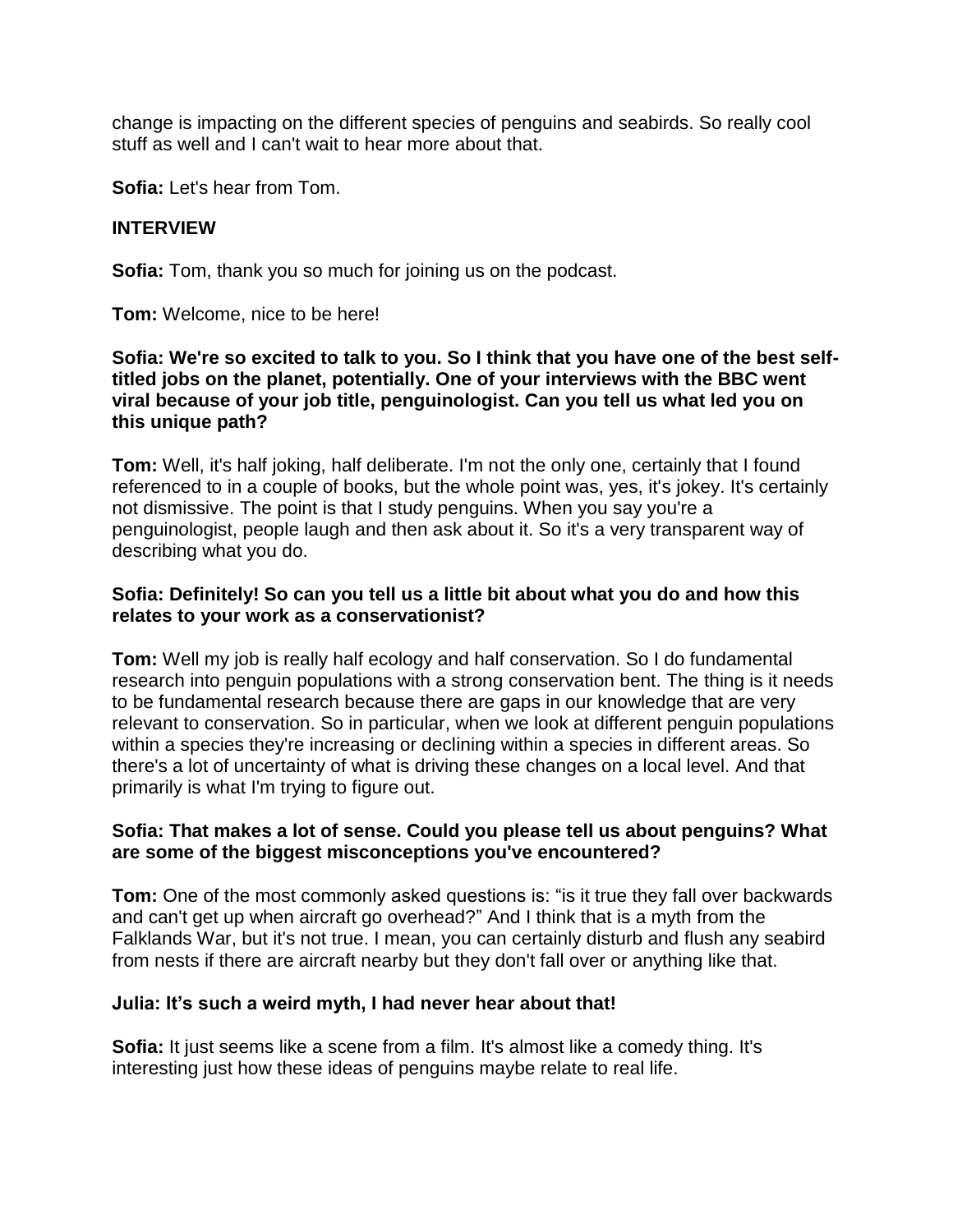**Tom:** Yeah, I mean, people project onto penguins more than almost any other species! And the more you get to know them, the more you see them. I mean, they're wonderful creatures but they are birds. You see them in the water and they are flocking the equivalent of flocks that you would see overhead but because they stand upright I think people anthropomorphise them. It's a shame cause it loses a lot of how amazing they are.

# **Sofia: And what threats are penguins facing in real life?**

**Tom:** Climate change is a big one that is everywhere, but a local level it's far more fishing, direct human disturbance and also pollution, and those are spaced out. So obviously climate change is everywhere and is relatively, if you like, weak year to year, but is a global bogeyman that certainly can and has been shown to influence populations probably more as you get further south to the higher latitudes. Because fundamentally a difference of one degree makes a very distinct habitat change between ice and snow or sea ice and open water. So that makes a difference to everything from their prey to the breeding sites. I would say, and colleagues and I go back and forwards about this, there isn't really enough evidence as to the drivers or which is the greatest magnitude threat.

So the biggest threat is not clear yet, but fisheries is definitely on the list outside of Antarctica, that's a huge driver within Antarctica. It seems likely that certainly there there is increasing circumstantial evidence that penguins are declining, where they overlap with fisheries but it's not quite clear yet how much that is driven by fisheries or even whether that is driven or whether two things are driving both of them. That's relevant because for example, if you see a decline of sea ice, then of course you can get shipping into an area that you couldn't. So they're all related. We're not entirely sure which one is driving which yet.

### **Sofia: What are your hypotheses for the overlap in fisheries and penguin declines? Is it competition for food or is it disturbance? They're not directly fishing the penguins I imagine or does that happen as bycatch?**

**Tom:** I don't think anywhere in the world there's incidents of bycatch of penguins. Certainly not in any appreciable numbers. Definitely not in Antarctica, within the Southern ocean. No I see it more as competition for food. It's a cost benefit analysis. And if you are fisher taking krill close to a penguin colony, then that could reduce not only the amount of prey, but the amount of prey within an easy foraging distance from the colony so that's the hypothesis.

**Julia: Obviously, as you just mentioned, there's lots of threats and unknowns so I'm just wondering, in terms of the fact that a lot of penguin species are in decline, how do you manage to remain optimistic and to keep going with your work?**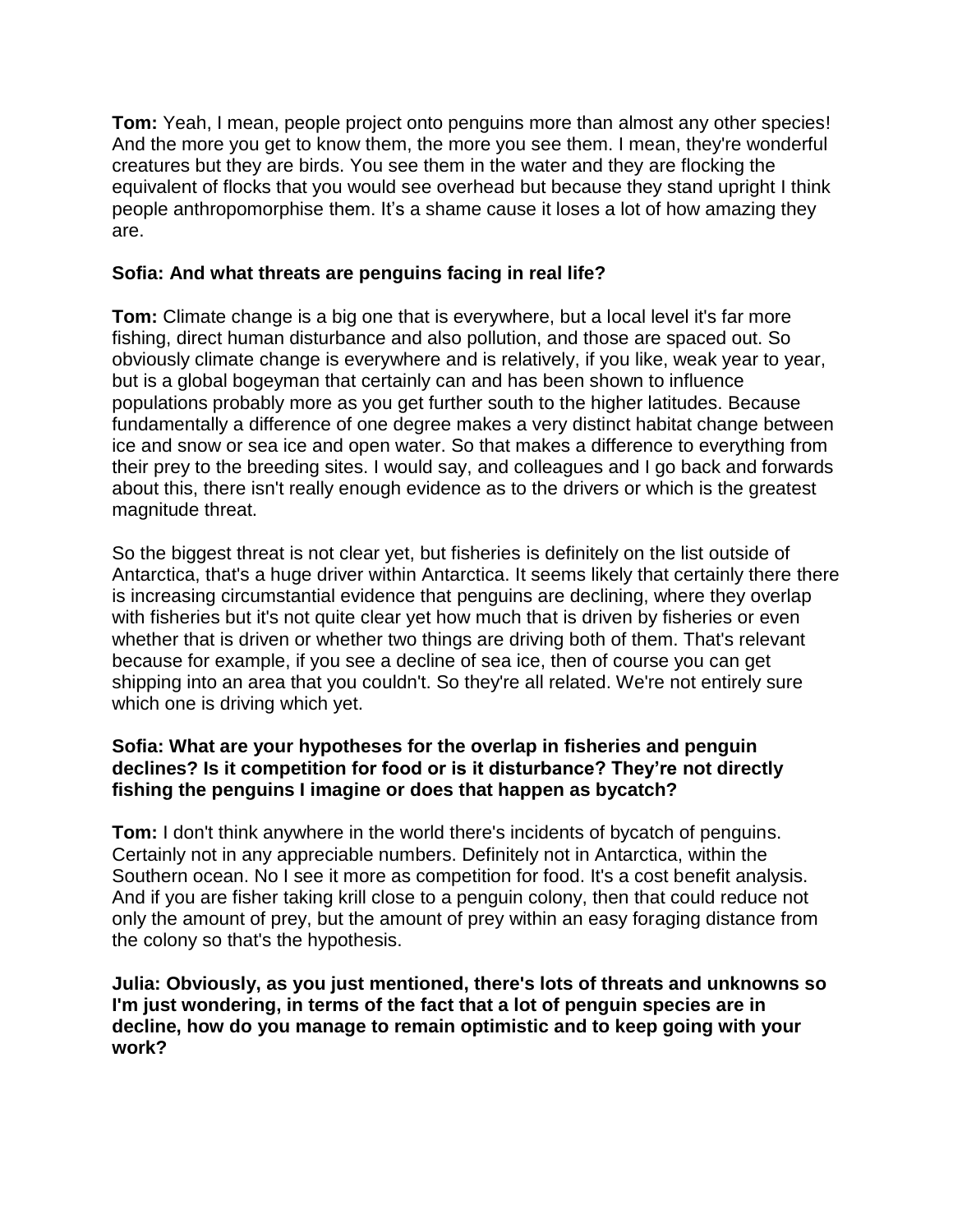**Tom:** [laugh] I'm not entirely optimistic. I'm optimistic when I look at the sub-Antarctic in places like South Georgia, there's been a lot of work to remove some of the problems. So South Georgia has just completed a huge rats and rodent eradication, which has almost certainly led to quite a large bounce back in some of the flying seabirds.

We're seeing recovery in king penguins from a historic disturbance there. Probably a bit of overshoot because there aren't so many toothed whales competing for the fish that the king penguins feed on. So yeah, I have optimism in the sub-Antarctic in that even where there's a possibility that species like macaroni penguins might be declining in the sub-Antarctic that is probably a return to natural. In that in the last two centuries, most of the Antarctic fur seals were hunted to local extinction and those are coming back. So there's probably a rebalancing of krill predators there. So largely, I see improvement in the Sub-Antarctic.

There's also ever increasing control and mitigation of the fishing industry. So there's a large marine protected area around South Georgia and the South Sandwich Islands. That's the kind of thing when you look further south that we need more of. Where I'm a pessimist is the temperate areas of South America and South Africa. We see penguins in decline around those areas and in the Antarctic it's a bit more complicated. We see declines of Adelies and chinstraps in the peninsula area and gentoos slowly increasing. So we kind of see winners and losers that fit with either climate change or which ones are dependent on krill. It's i's a prey story, whether that's driven by climate change or fishing.

#### **Julia: And actually that links quite well to another question that we had for you. So as you mentioned in your answer, you work both in Antartica and in the Arctic and those are very remote areas with limited contact with other people. So could you tell us a bit more about, you know, what happens when you're in the field and how you cope out there?**

Well, the way I do it it's not always limited by people. One of the potential threats, and also an opportunity, is tourism. Now we work with tourism where it's pretty closely controlled, but we actually get lifts on tour ships a lot of the time to get to the sites we want to, and if we can get to a site we need to study for even just three hours then that's enough to leave a time-lapse recording, sorry, a time-lapse camera recording for the rest of the year. It's probably enough to collect poo samples as well, which gives us disease and other stressors. And increasingly that's also enough to fly a drone and get an accurate survey of the population.

So a lot of the time I'm on ships, which is actually surrounded by other people. And then what we do with our programme is very occasionally we get dropped off if we need to study a site for longer than three hours. That might be camping or in a field hut between two, maybe four people so that's pretty remote. And we also collaborate with other scientists and every couple of years, we charter a yacht to go to areas where there's a big data gap to try and intensively study somewhere. For example, the South Sandwich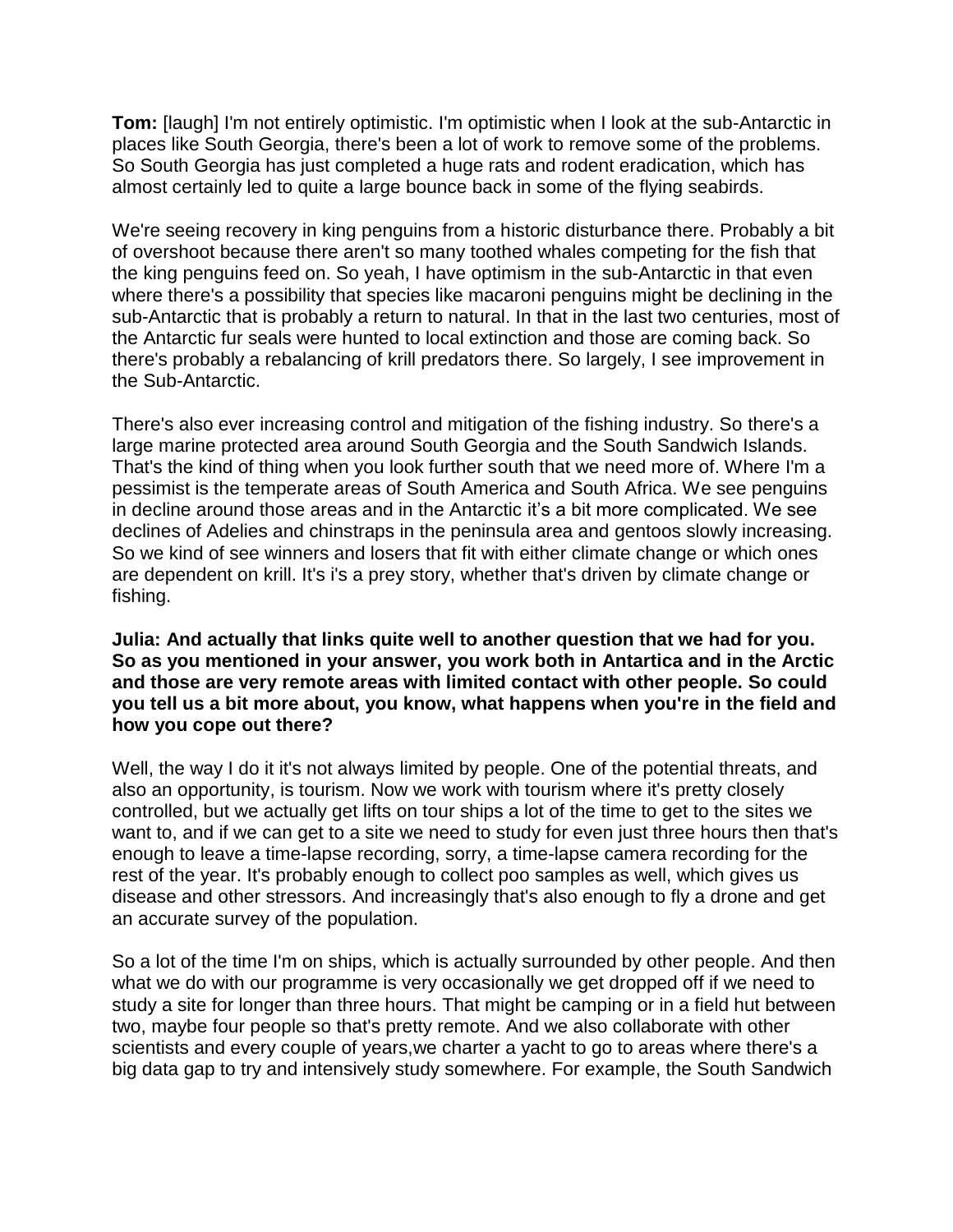Islands, where very few people go. So yes, that's remote, but you're on a yacht with 10 other people. That's both remote and confined.

### **Sofia: The quality of the relationships must be quite different if you're spending so much time together?**

**Tom:** Yeah. You very much have to pick your team. And we're lucky in that the longer we do this, the more we know that we have good team members that we can rely on in the field, but there's always new team members and different collaborations.

I think the honesty and flexibility is really key. And you can kind of set the tone on that at the beginning. It's absolutely key whether you're in a tent perhaps or in a yacht that everyone takes turns doing the washing up and things like that. And that they are seen too. The moment you get the feeling that there's a shirker of someone not pulling their weight, tension start building up and I've definitely got it right and got it wrong over the years and got some cautionary tales. But largely now I think I go on pretty happy expeditions.

You know, it can certainly be tiring but you go in with expectations and you actually talk about it quite a lot before you start and if you get those expectations and the right kind of attitude going in, they're usually pretty good. I think you indicated that, you know, if you do get on, not just do your work, if you do actually really get on with people in harsh environments, then those are some incredibly tight friendships you make.

## **Sofia: As you were mentioning, when you're out in the fields, you work in these harsh parts of the globe, which is so different from daily life in Oxford. What have you learned from life out that that can help us understand life closer to home?**

**Tom:** Oh God. Great question! Like I say, I think the thing about communication and always doing your share of the washing up. I think friendships or relationships and things breaking up, if you always do little and often, tensions don't arise so much. Be that communication or, you know, doing your fair share and being seen to do it.

I increasingly blur fieldwork and home in that technology is quite a wonderful thing and you can take an e-reader into the field with a lot of books. You're not just limited to the books you can carry anymore. Same with music. So music and audio books and things like that, if you go to sleep at home, listening to an audio book, you can do that in the field, which makes it less stressful and more like real life.

I think the biggest thing I'll take from that is that, other than seeing friends, coming home is a bit of a disappointment and I increasingly love being out in the field and it's comfortable. So, if anything, I'd probably try and simplify this supposed real-world existence to be more similar to field work. I mean, real first world problem, but I miss the adventure this year. I definitely need to get out a bit more.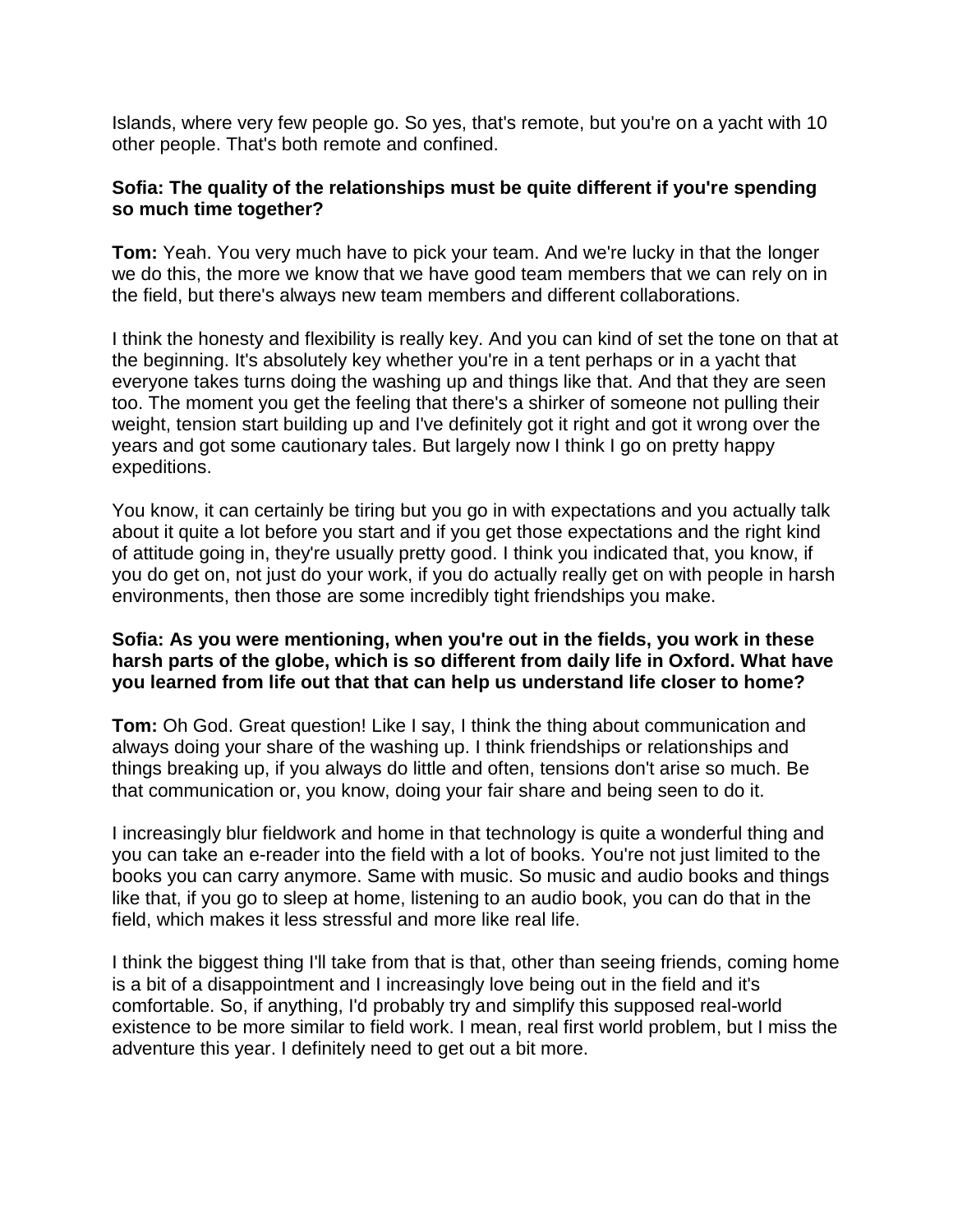Sofia: Interesting! I think this year has changed so much for all of us and it's really interesting to hear you say that I suppose it's like the conditions are such that maybe small tensions get exacerbated. And so, you know, things get thrown into relief and patterns get thrown into relief in a way that maybe they wouldn't otherwise. So you sort of do that maintenance that is so important in daily life, but which out there can sort of really mean the difference between a great day or a terrible day or a successful experiment or an unsuccessful experiment.

**Tom:** Yeah, it's the human stuff that makes or breaks it. I mean, the environmental pressure is obvious. It's go outside, take communications, water, your survival gear, and do not die, but the do not dying, bit is make good decisions all the time. The human element of your teammates that's what makes it or doesn't make it enjoyable. So that's probably what experience has brought to it for me. I definitely still make mistakes but and on my side as well, like, you know, forgetting to do the washing up or putting it off, if you've had a bad day. It's so important.

**Sofia:** Don't worry. I think we all have those lapses, right? Like, I mean, no one can be perfect all the time.

**Julia: So that's really interesting actually, that you mentioned, you know, technology and how it can be so helpful as well in your previous answer. And obviously technology is a very important aspect of your work as well. I know you do a lot of things with very cool camera traps.I was wondering if you could tell us a bit more about your collaboration with tech experts and how it helps your conservation work.** 

**Tom:** So one of the big premises of what I do is that if we can collect data on a much grander scale, then obviously we will get both the spatial and the temporal difference between species and populations. So what we do is we leave time-lapse cameras in place on every colony that we regularly get to, and they record roughly an image every hour. So we get time-lapse inference of what the colony is doing when and we can process that into survival of individual nests, etc.

And the link with tech is several folds. We have a big AI [Artificial Intelligence] collaboration on learning to recognise penguins within time series. We've had a huge citizen science component as well. And now it's starting to put those together. So if you go on penguinwatch.org, you can see the citizen science component. We serve up images to people and they click on every adult, every chick, and every egg and that has been informing the AI. The AI is now very good at detecting adults and poor at detecting chicks and eggs. So we're trying to mix and match they errors so that we put most things through the AI. Then we serve for the public, the citizen science side to do the bits that the AI is less good at.

So artificial intelligence is something that does a lot of work for you and that might be informed and trained or it might be unknown. It might be a computer learning how to do something. In our case what we're doing is we have collaborators so Andrew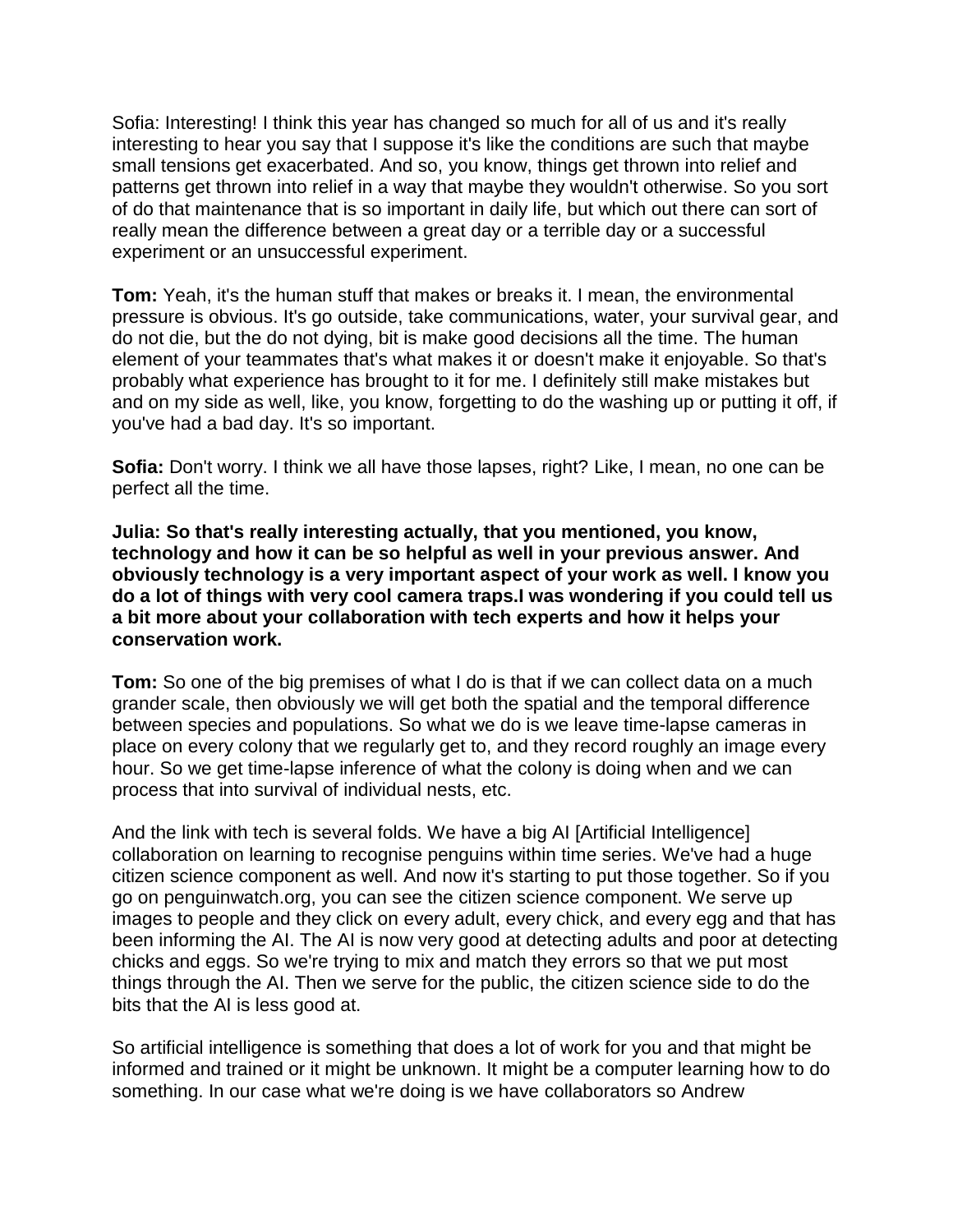Zisserman's group in engineering at Oxford have trained computers on how to recognise and locate penguins because they can do that a lot faster and they don't need to sleep. That's much easier to process a large amount of data. The other link is increasingly we're doing AI with drones as well, which is actually an easier problem.

The aerial photos are far more regular but we are increasingly looking at counting and recording the location of every nest in every colony. So not only can we count a colony between years and potentially within years, but we can look at the spatial structure of that. So the density and where we lose nests from either within a season or in contrast between the colonies that are stable or increasing in those that are declining.

#### **Julia: And I was wondering if you could tell us a bit more about, so obviously you can't actually be in the field that frequently, but you have to leave the camera traps out there. So how does that work in terms of the technology, it has evolved a lot, hasn't it? So are the cameras now able to do some kind of really cool things that you could tell us a bit more about?**

**Tom:** I mean, we're developing our own cameras. Particularly through a collaboration with ZSL [Zoological Society of London] with AI Davies [Alasdair Davies], but those are much more sophisticated. So those will be able to do more of the AI on the camera and make some decisions based on what they see. But largely the cameras we're using are incredibly low tech. They are time-lapse cameras that are usually used for hunters. But we buy relatively high-end versions of those that have really good housing and are robust.

I mean, the fact that you leave a camera taking a photo for every hour until you get back to it, that really isn't that advanced it's just can you put enough batteries in it. The tech on the data collection side has been pretty simple. We just do very bad things to good cameras.

### **Sofia: [laugh] So we have one last question for you, which is a question that we ask everyone who comes on the podcast. And that is, tell us about another conservationist who inspires you and why?**

**Tom:** Oh I mean, one of them would definitely be Sally Poncet who pioneered a lot of the Southern ocean conservation and ecology before many people were thinking about it. She just drove a lot of Southern ocean projects forward, particularly on South Georgia. She's a bit of an unsung hero, I think, or famous in a very limited set of people.

### **Sofis: And what was it about her that you admired?**

**Tom:** Her drive! Just drive to get stuff done when particularly some of the big things that people were ignoring. I mean, she was really a pioneer of the rat eradication project in South Georgia, which was regarded as too big to be possible for a long time.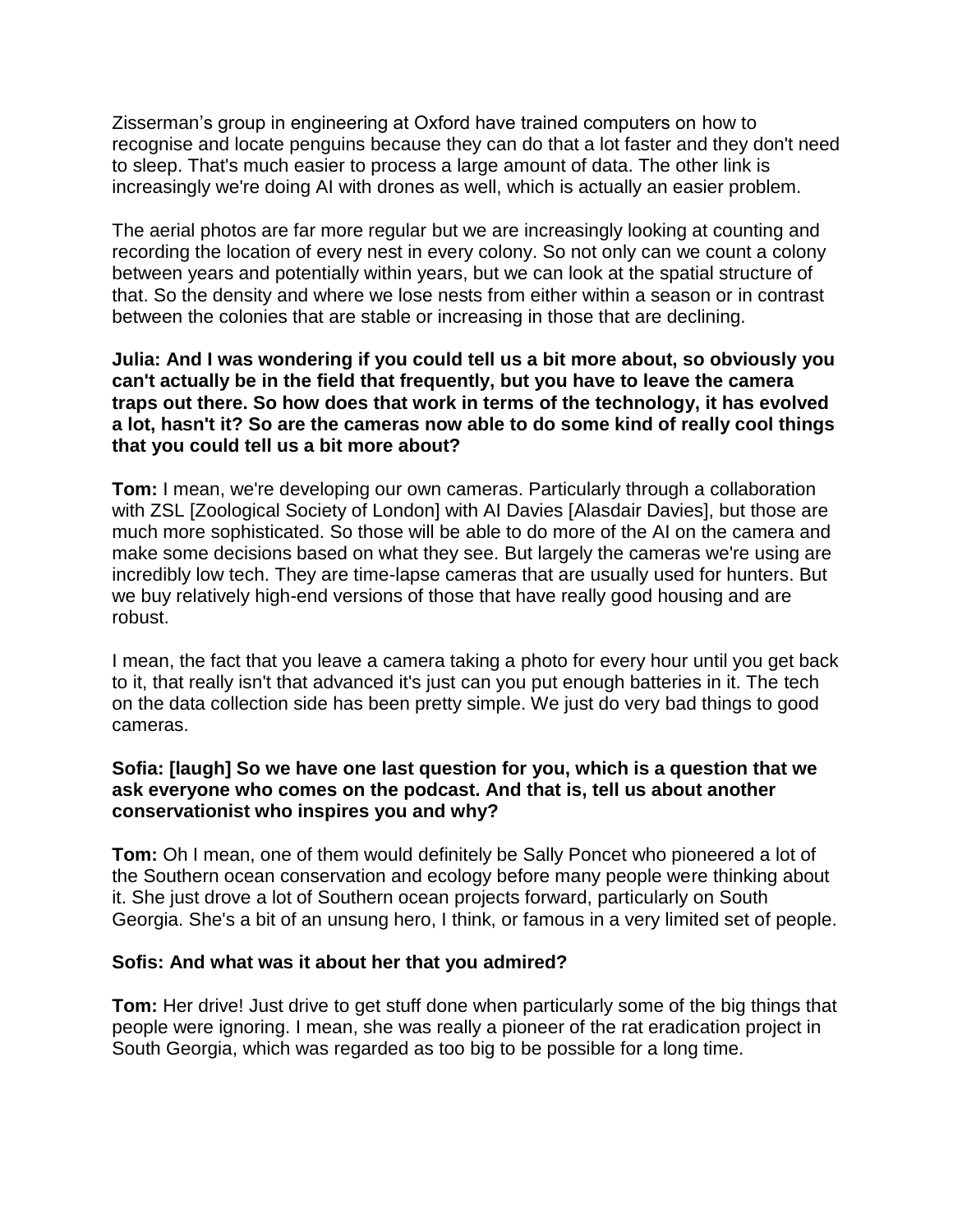**Julia:** I'll definitely do some research because I'm not familiar with the name. I'll have to go in and see more.

**Tom:** That's a true-ism of a lot of these. A lot of the local heroes are local. I mean, they just relatively quietly labouring away for a local problem and just really push on for that. So a lot of the heroes you can think of for conservation are not, they're certainly not big academics who try and come up with holistic or large scale stuff. It tends to be more people who have laboured away at a problem until it's fixed. And also get to know that problem at the scale at which they can make a difference. So you're not going to have a conservation hero that is a hero to everyone across the board, because I think the most impressive ones have been at a problem that you don't know about or at one site or one species or you know, one local ecosystem.

**Julia**: I love that though that that was a great answer.

**Sofia:** I think it's true as well that we all have a heroes kind of within all scopes in terms of, you know, the things that we're really interested in. We can really see the people who've made a difference or raise things up in a way that maybe other people don't immediately see, which is why it's important to name them and just sort of show their example.

**Julia:** Thank you so much for answering all our questions, Tom. That was a really interesting interview!

**Tom:** Cool. Thank you.

### **OUTRO**

**Julia:** I feel like we learned so much about expeditions, but also about penguins and the weird myths that people link to them. I think one aspect that I thought was particularly thought-provoking was how Tom explained that he is trying to apply certain things that he learns on the expedition when he is on, on boat or research station to his normal life. And how, you know, there are certain aspects that sometimes you kind of forget about how in relationships, you need to think about doing things on both sides. You know, you need to remember that you have to do the dishes if you live with someone on an expedition. And I think the same applies to certain friendships as well.

**Sofia:** And yeah, I liked what he was saying about, about bringing those lessons back about how to maintain relations.

**Julia:** Another interesting thing was the fact that we often think of scientists going on an expedition and being, you know, on their own in Antarctica. And he was actually kind of like, well, this is not what we do. We actually hop on a boat, a tourism boat, and then that's how we get to places. And then we have a few hours to do what we need to do. You know, very often we think of the negative aspect of tourism or we think of it as ecotourism.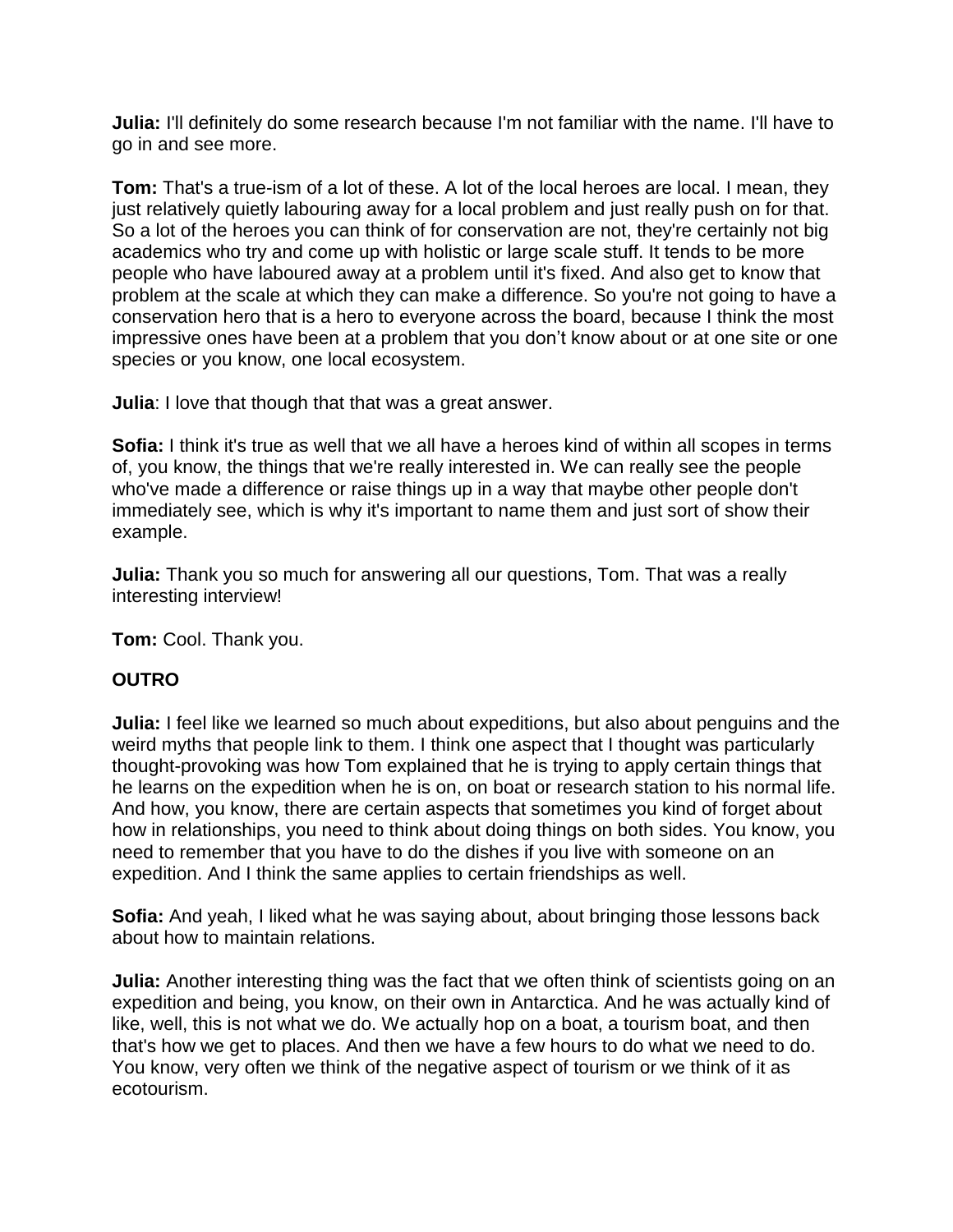And I thought that was super interesting to hear about how in that case, the expedition was just you know, go on a boat with tourists and then hop into these different places. And then you also raise awareness about your work because you're stuck on a boat with tourists who are then I think probably quite excited to hear about your work and what you're doing with penguins. So, I just thought that was such an interesting outreach opportunity as well.

**Sofia:** Yeah, definitely a kind of marriage of convenience. One of the things that I thought was really interesting that he was talking about was about these complex interactions between humans and animals in conservation. How we might not actually be able to know what the biggest threat is or exactly how, maybe for example fishing is impacting these penguin populations. Like what the mechanism is in that correlation, which has been seen in terms of more fishing comes in, it has a negative impact on penguin populations, but not being entirely sure how or why that's happening.

**Julia:** That was really good of you as well to clarify in the episode and asking, you know, what was the correlation between these things. Because I think initially you listen to it and you're like, oh, are people fishing penguins? Is that what's happening? Are they bycatch? Like I had so many questions. So then when he explains that, actually, no, you know, it's just that then the fish is not there for the penguins to eat anymore. I was like, okay, that makes sense. But yeah, it's interesting sometimes what your brain kind of like jump into in terms of conclusion when you're given an information.

**Sofia:** And then also just the way that timescales can work in conservation and that some conservation efforts can lead to outcomes that you wouldn't expect. So, the way that he was saying that maybe macaroni populations are going down, but that's probably because fur seal conservation efforts are working. And so, you know, it's just about trying to understand what this ecosystem would have looked like historically. And potentially being okay with balancing these populations and watching how they interact over time.

**Julia:** It's interesting though, you know, what happens between scientists who work on different species and then one of them is doing really well. And then all the penguinologists are being like: oh, what do we do now? And then, you know, obviously the seal scientists are very happy that the populations are doing better.Conservation is all about balancing it out, isn't it?

**Sofia:** I mean, in the case of ecologists, I think that they usually have a very sort of broad ecosystem view. So I think that you might not get as attached to your particular species, but you probably, I mean, in your heart, you probably do. Don't you? I have a soft spot for sea stars and urchins and eels and all these species I've worked on. I get very emotionally impacted when I see something happening to them.

**Julia:** It's interesting what we project as well on these different species. And I thought the myth that Tom mentioned was so interesting because I had never heard of it. But then it's funny because I can see how misconceptions sometimes are in a very specific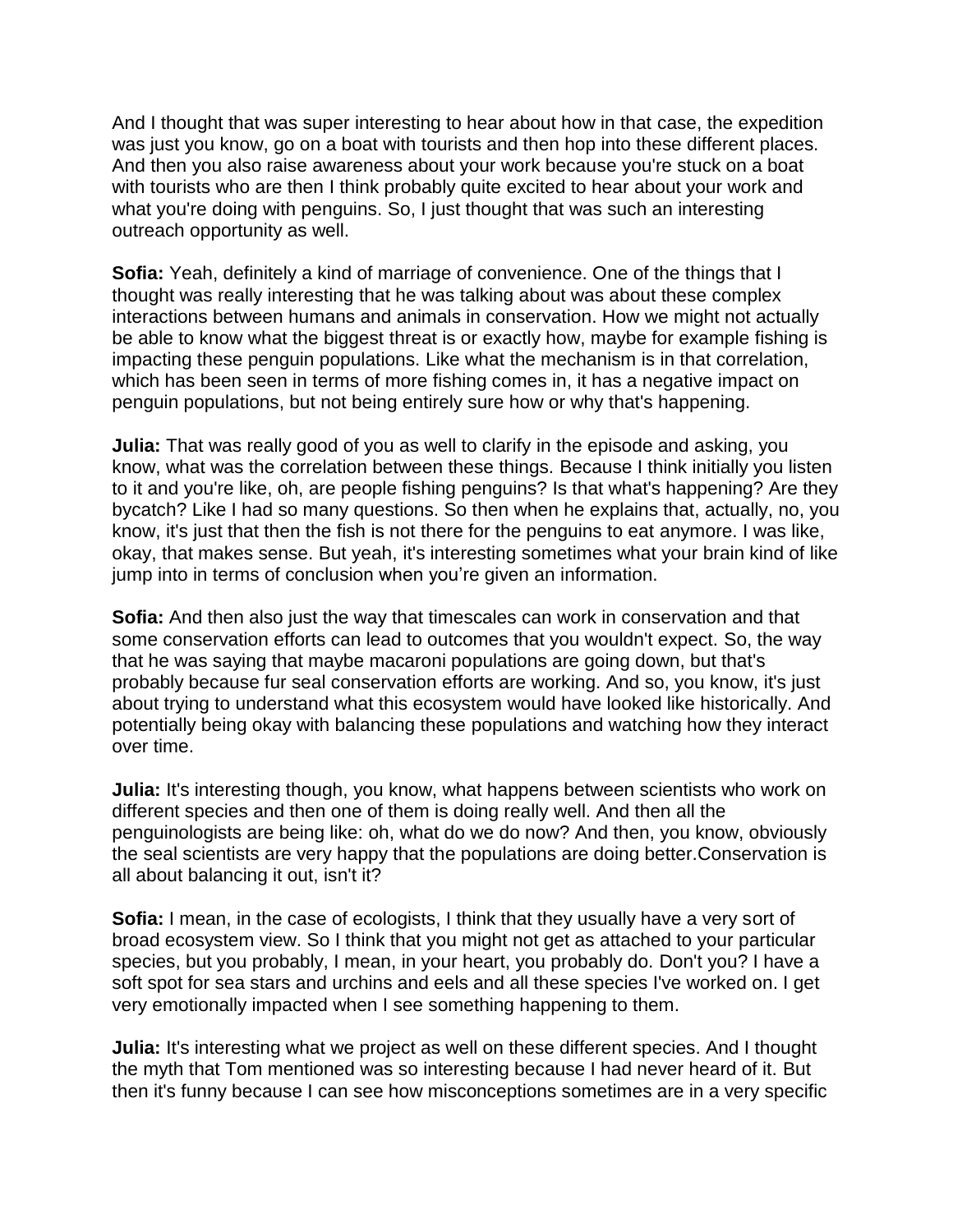context. I think what he said the context was in this case was the war, wasn't it? That they had lots of planes.

**Sofia:** The Falklands War.

**Julia:** So it's also interesting thinking how the, the sociological and historical context can shape what we project on to animals.

**Sofia:** Yeah, exactly. It was interesting again to see the reflection on sort of what a hero is, and especially a local conservation hero and the way that he described local heroes, as people who have laboured away at a problem until it's fixed and know that problem at the scale at which they can make a difference. I loved that because I think in conservation, being able to target the right problem is the key.

And then also understanding the context and being willing to kind of work on it until you see some progress. I loved that because you might see the headline about rat eradication in the South Sandwich Islands, but as a kind of lay person, or as somebody who doesn't really walk in the area, you probably wouldn't know what went into it. I didn't anyway! But when you're in that world, you see the process and you see the people who influenced that process. And it just seems really important to be able to raise them up and sort of show how that progress is achieved and how those goals come to be.

**Julia:** I also thought it was a really interesting the way that there was also a side of being humble. Like, you know, the fact that he was saying, well, you know, you wouldn't normally know about these local hero because they kind of like silently labouring away and making a difference in their own local context. And I thought it was interesting, the fact that, you know, you don't need to have the spotlight on you and everyone in the world to know what you're doing for it to be valuable and actually achieve impact.

**Sofia:** Yeah. It's not all about the visibility, Julia!

**Julia:** [laugh] Exactly. But this is becoming my favourite questions, Sofia, so I can't wait to hear what our other guests come up with because I think so far we've had fantastic answers. So yeah, you guys will have to tune in to hear other episodes and find out.

**Sofia**: Look forward to the next episode and we will speak to you again soon.

**Julia**: And as usual, if you want to review us our rate us or subscribe, or just tell a friend about the podcast that really helps people know that we exist. And again, you can reach us if you have any thoughts about this episode, if anything resonated with you, you can either send us a message on Twitter @ConservOptimism, or send us an email or a voice note at podcast@conservationoptimism.org.

**Sofia**: If you are a brave person and you send us a voice note, you might even find it gets featured on the podcast.